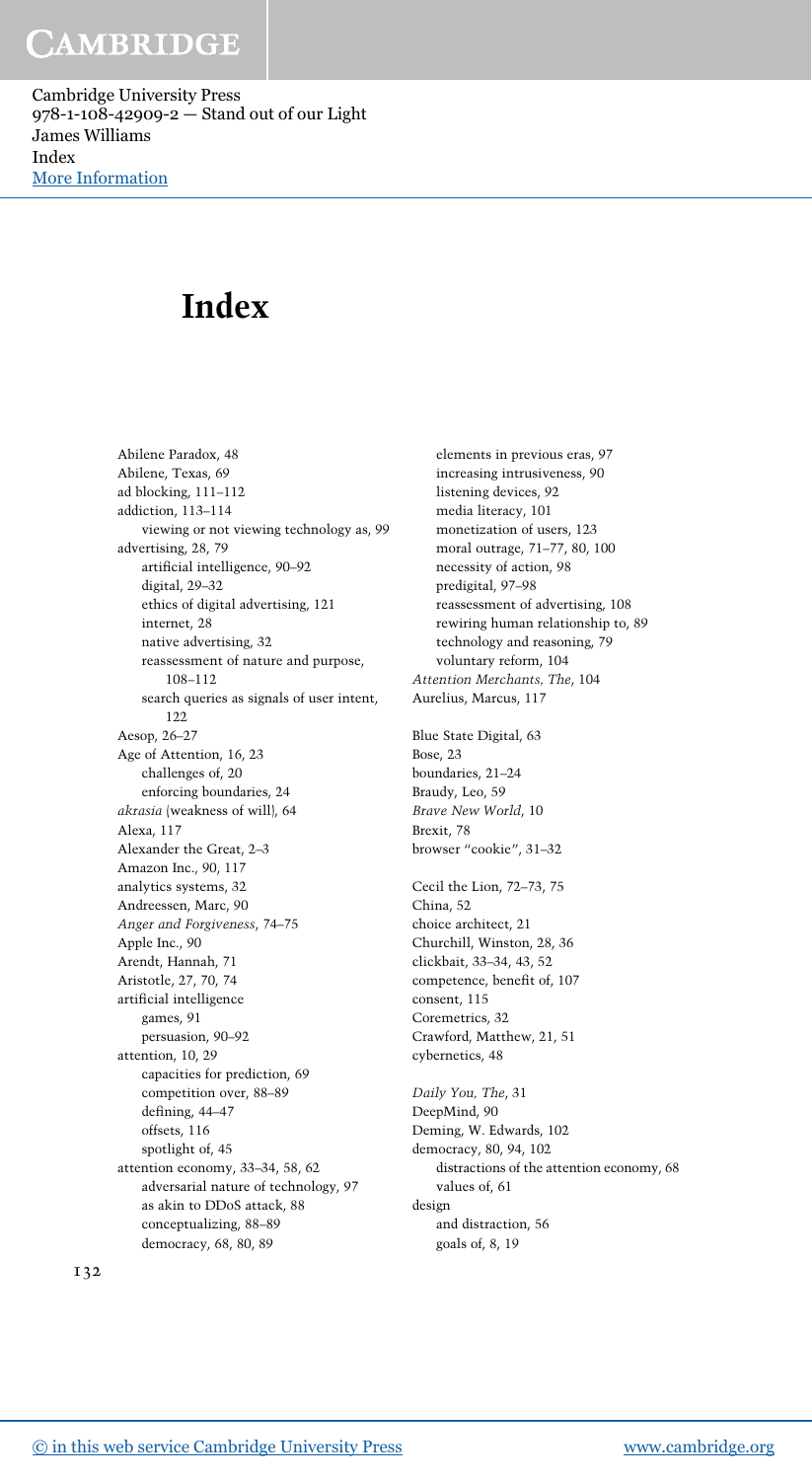## CAMBRIDGE

Cambridge University Press 978-1-108-42909-2 — Stand out of our Light James Williams Index [More Information](www.cambridge.org/9781108429092)

### INDEX 133

lack of user representation in process, 123 persuasion, 27–29, 34–35, 51 Designer's Oath, 118–121 digital advertising, 28, 31, 53, 92 ethics, 121 growth, 29 Diogenes, 1–3, 21–22, 43–44, 110 *Discourse on Political Economy, A*, 89 distraction, 10, 18, 45, 55, 65, 88 appetite for, 46, 89 effect of, 50–51 epistemic, 68–69 existential, 56 functional, 50–51 IQ scores, 69 obscured "starlight", 56 protection against, 116 technological, 44 Dugan, Regina, 92 Dylan, Bob, 50 education, 101 electoral college system, 78 engagement metrics, 32 English, 36 European Union, 115 Eyal, Nir, 34 Facebook, 36, 53, 57, 73, 92, 117 emotional contagion experiment, 62–63 Secret Mood Manipulation Experiment (*The Atlantic*), 63 Fadell, Tony, 102 fake news, 69, 87, 102, 115 Floridi, Luciano, 104 Franck, Georg, 46 Frankfurt, Harry, 20, 68 freedom, 46 *Frenzy of Renown, The*, 59 Fricker, Miranda, 68 games, 92

as well positioned for application of AI, 90 Ghonim, Wael, 79 "Gift of a Common Tongue, The", 36 goals engagement, 8–9 human, 7 of technology designers, 10

Google, 7, 29, 32, 36, 90, 101, 119 Gmail, 51 Google Analytics, 32 *Grapes of Wrath, The*, 102 Hammerbacher, Jeff, 30 Harris, Tristan, 33 Hearphones, 23 Hegel, G. W. F., 99 Hewlett-Packard, 69 *Hidden Persuaders, The*, 110 *Hooked: How to Build Habit Forming Products*, 34 human-as-computer metaphor, 88 Huxley, Aldous, 10–11, 23, 99 *Idiocracy*, 61 information, 12–16 abundance of, 15–16 Information Age, 12 information management vs attention management, 115 information technologies, 93 assessing the design logic, 117 dependency, 19 effects of, 87 persuasive design of, 87, 93–94 infraethics, 104 injustice, epistemic, 68 Innis, Harold, 10 internet advertising, 28 attention management, 35–36 Internet Engineering Task Force (IETF), 32 *Island*, 99 "iTrainer", 18-20, 22

James, William, 44, 47, 56, 64 Johnson, Clay, 63 Judge, Mike, 61

Kahneman, Daniel, 30 Korsgaard, Christine, 70

Lakoff, George, 77–78 language, humanizing of, 112 leisure, 70–71 Levy, Neil, 24, 56 Lincoln, Abraham, 75 List of Cognitive Biases, 101